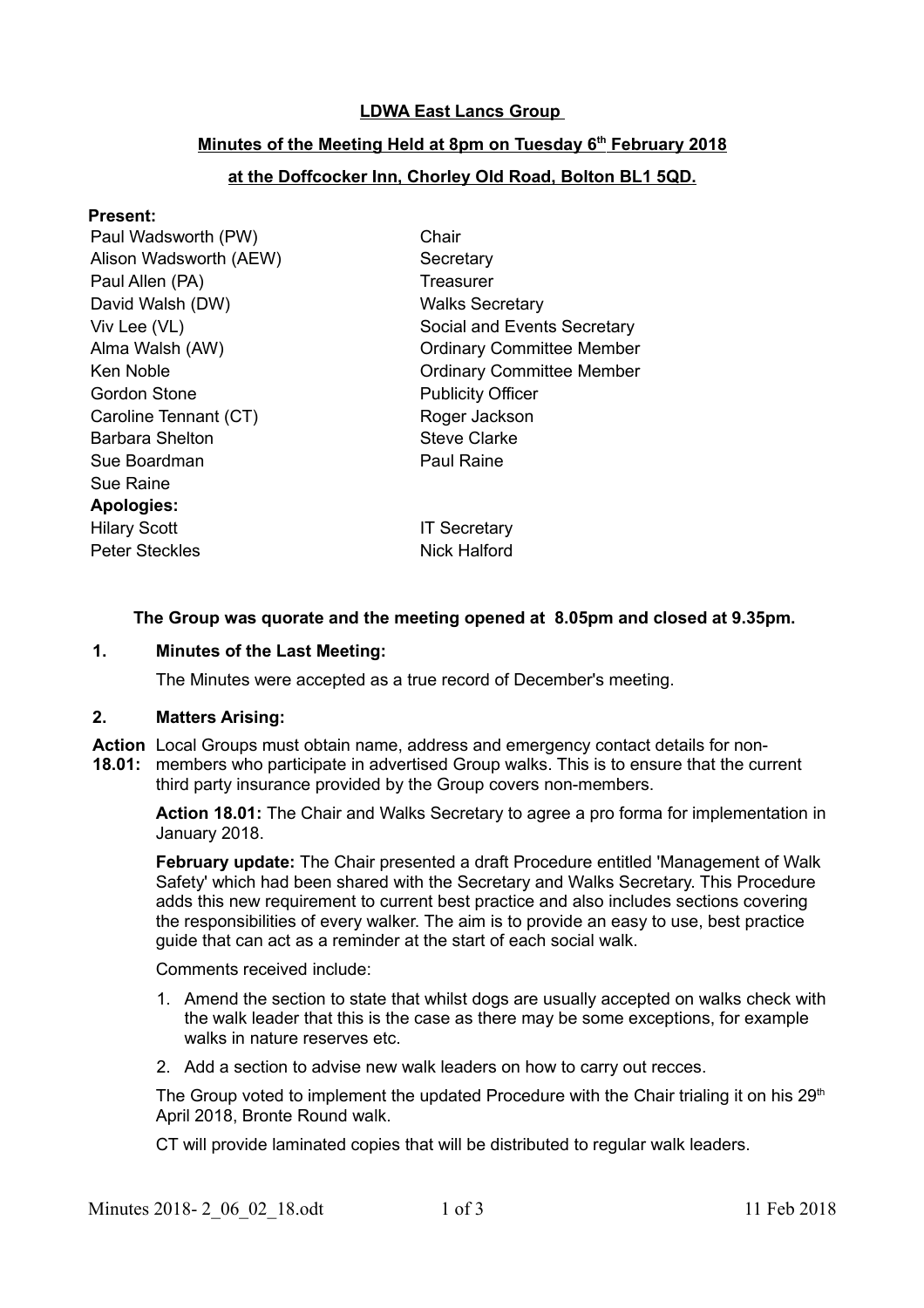**Action:** Ongoing

### **Agenda Items:**

### **3. Chair and Secretary's Update:**

- 3.1 The Chair tabled a proposed Income/Expenditure for 2017/18 which shows that the Group generated a healthy profit from the 2017 Two Crosses and Red Rose 50 Challenge Events and listed the usual routine spend (Equipment storage, June party, Xmas meal thank you paid to Event Marshals, meeting refreshments etc). The Group are invited to make proposals as to how this money could be spent. New agreed items include:
	- Refresher CPR Course

• Purchase of 100 plastic soup bowls at an approximate cost of £150. **Action 18.02:** The Secretary to action the above, and all to provide further suggestions. **Action:** Ongoing

#### **4. Treasurer's Update:**

- 4.1 The Treasurer gave a verbal update on the Group's financial position.
- 4.2 The Treasurer has received a cheque for £170 from the North Yorkshire 100 Committee in recognition of the Group's contributions to the breakfast stop on the 2017 100. A debate on how these monies should best be used took place and the Group voted that the money should be divided equally between the marshals who provided a full shift at the breakfast stop.

**Action 18.03:** Viv Lee to provide names of the marshals to the Treasurer who will then issue cheques.

**Action:** Ongoing

#### **5. Event Secretary's Update:**

#### **5.1 Two Crosses Event**

- CT reported that 83 entries had been received to date, which is an increase on previous years. 80% of these have been received through SI.
- Mountain Rescue and the Police have been informed of the event.
- The route description has been updated to include the diversion around Redisher Woods. Caroline thanked Nick Halford for his assistance in reccing the route.
- Caroline has sourced a replacement Emergency Mobile for use on future Challenge Events. This has been topped up with £10 credit. The new number is included on the route description and tallies.
- Updated route description and GPX file are on the Group's web site.
- $\circ$  Equipment collection from St. Margaret's Church will take place on Saturday 17<sup>th</sup> March at 11am. Return from CP2 and 4 will be completed mid afternoon following by the remainder from the Laurel Centre after the event. Viv Lee suggested that CP Leaders collect required equipment from the Church rather than from the Laurel Centre – Viv to arrange with CP leads.
- Barbara Shelton volunteered to take over the Soup Rota from Alma Walsh. Please contact Barbara with offers of soup at shelts@surfanytime.net.

### **5.2 Red Rose 50 Event**

◦ The RR50 Committee had met before the Group meeting, brief update as follows: